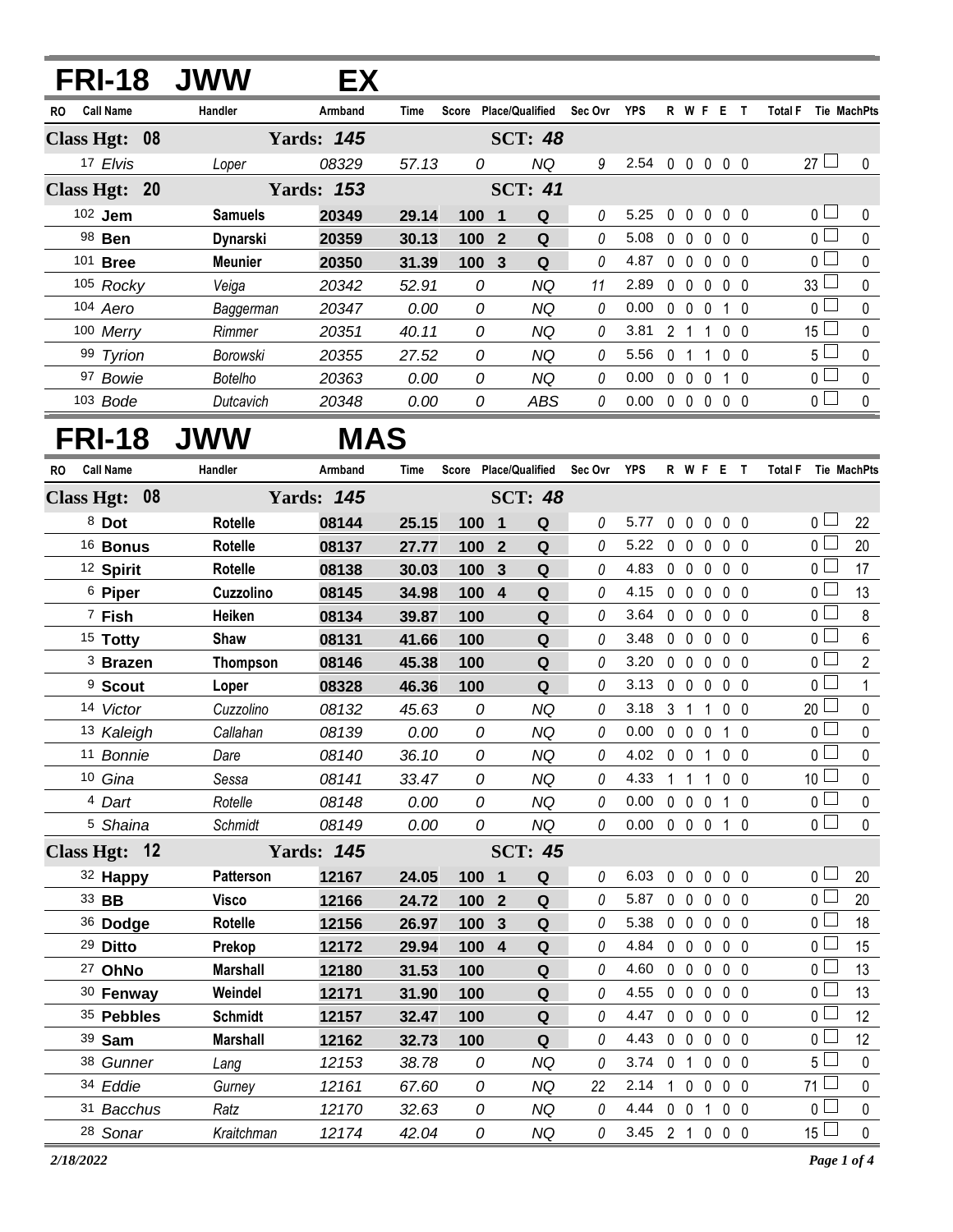| 26 Kal-El              | Gagnon              | 12182             | 25.59         | 0                     | ΝQ               |          | 5.67           | $\mathbf{0}$               | - 0                     | 1                | 0 <sub>0</sub>               | 0                                | 0                      |
|------------------------|---------------------|-------------------|---------------|-----------------------|------------------|----------|----------------|----------------------------|-------------------------|------------------|------------------------------|----------------------------------|------------------------|
| 25 Dutch               | Rotelle             | 12330             | 40.23         | 0                     | <b>NQ</b>        | 0        | 3.60           | 1                          | $\mathbf 0$             | $\mathbf{0}$     | $0\quad 0$                   | $5 \Box$                         | $\mathbf 0$            |
| 37 Darla               | McCay               | 12154             | 0.00          | 0                     | <b>ABS</b>       | 0        | 0.00           |                            |                         |                  | 00000                        | 0 <sub>l</sub>                   | $\mathbf 0$            |
| Class Hgt: 16          | <b>Yards: 149</b>   |                   |               | <b>SCT: 43</b>        |                  |          |                |                            |                         |                  |                              |                                  |                        |
| 63 Cao Runn            | <b>Bryden</b>       | 16189             | 25.26         | 100 1                 | Q                | 0        | 5.90           | $0\quad 0$                 |                         | $\mathbf 0$      | $0\quad 0$                   | 0 <sup>2</sup>                   | 17                     |
| 49 Finn                | <b>Bruno</b>        | 16218             | 26.43         | 100<br>$\mathbf{2}$   | Q                | 0        | 5.64           | $0\quad 0$                 |                         | 0                | 0 <sub>0</sub>               | 0 <sub>1</sub>                   | 16                     |
| 48 Rhys                | <b>Midura</b>       | 16219             | 27.51         | 100<br>$\mathbf{3}$   | Q                | $\theta$ | 5.42           | $0\quad 0$                 |                         | 0                | $0\quad 0$                   | 0 <sup>2</sup>                   | 15                     |
| 51 Si                  | <b>Visco</b>        | 16214             | 27.68         | 100 4                 | Q                | 0        | 5.38           | $0\quad 0$                 |                         | $\mathbf{0}$     | 0 <sub>0</sub>               | 0 <sub>0</sub>                   | 15                     |
| 62 Sparkle             | <b>Moss</b>         | 16192             | 28.36         | 100                   | Q                | 0        | 5.25           | $\mathbf 0$                | $\mathbf 0$             | $\mathbf{0}$     | 0 <sub>0</sub>               | 0 <sub>1</sub>                   | 14                     |
| 56 Grover              | Puro                | 16206             | 29.43         | 100                   | Q                | 0        | 5.06           | $0\quad 0$                 |                         | $\mathbf{0}$     | 0 <sub>0</sub>               | 0 l                              | 13                     |
| 53 Kip                 | <b>Fronheiser</b>   | 16211             | 29.58         | 100                   | Q                | 0        | 5.04           | $0\quad 0$                 |                         | $\mathbf{0}$     | 0 <sub>0</sub>               | 0 l                              | 13                     |
| 57 Wabi Sabi           | <b>Stolba</b>       | 16205             | 30.28         | 100                   | Q                | 0        | 4.92           | $0\quad 0$                 |                         | $\mathbf{0}$     | 0 <sub>0</sub>               | 0 l                              | 12                     |
| 59 Charlie             | <b>Trippett</b>     | 16195             | 30.47         | 100                   | ${\bf Q}$        | 0        | 4.89           | $0\quad 0$                 |                         | $\mathbf 0$      | 0 <sub>0</sub>               | 0 <sub>0</sub>                   | 12                     |
| 54 Beanie              | Shaw                | 16209             | 35.96         | 100                   | Q                | 0        | 4.14           | $0\quad 0$                 |                         | $\mathbf 0$      | 0 <sub>0</sub>               | 0 <sub>1</sub>                   | $\overline{7}$         |
| 61 Jolene              | Morgan              | 16193             | 34.60         | 0                     | <b>NQ</b>        | 0        | 4.31           | $\mathbf{1}$               | $\mathbf 0$             | $\mathbf{0}$     | 0 <sub>0</sub>               | $5-$                             | $\mathbf 0$            |
| 60 Tucker              | Powell              | 16194             | 32.04         | 0                     | <b>NQ</b>        | 0        | 4.65           | 1.                         | $\mathbf 0$             | $\mathbf{0}$     | $0\quad 0$                   | $5-$                             | $\mathbf 0$            |
| 52 Vita                | Schachte            | 16213             | 0.00          | 0                     | <b>NQ</b>        | 0        | 0.00           | $\mathbf 0$                | $\overline{0}$          | $\mathbf 0$      | $1\quad0$                    | 0 L                              | $\mathbf 0$            |
| 50 E.V.                | Gichner             | 16216             | 0.00          | 0                     | <b>NQ</b>        | 0        | 0.00           | $0\quad 0$                 |                         | $\mathbf{0}$     | -0<br>$\mathbf{1}$           | 0 l                              | $\mathbf 0$            |
| 58 Pennie              | Kandle              | 16203             | 0.00          | 0                     | <b>ABS</b>       | 0        | 0.00           | $0\quad 0$                 |                         | $\mathbf{0}$     | 0 <sub>0</sub>               | 0 L                              | $\mathbf 0$            |
| 55 Samone              | Eicher              | 16208             | 0.00          | 0                     | <b>ABS</b>       | 0        | 0.00           | $0\quad 0$                 |                         | $\mathbf{0}$     | 0 <sub>0</sub>               | 0 <sub>0</sub>                   | $\mathbf 0$            |
| 47 Gibbs               | Cox                 | 16221             | 0.00          | 0                     | ABS              | 0        | 0.00           |                            | $0\quad 0\quad 0$       |                  | 0 <sub>0</sub>               | $\overline{0}$                   | $\mathbf 0$            |
| Class Hgt: 20          |                     | <b>Yards: 153</b> |               |                       | <b>SCT: 41</b>   |          |                |                            |                         |                  |                              |                                  |                        |
| 74 Zinnia              | Shaw                | 20284             | 0.00          | 0                     | <b>AIS</b>       | 0        | 0.00           | $\mathbf{0}$               | $\overline{0}$          | 0                | $0\quad 0$                   | 0 <sup>2</sup>                   | 0                      |
|                        |                     |                   |               |                       |                  |          |                |                            |                         |                  |                              |                                  |                        |
| 88 Dazzle              | <b>Moss</b>         | 20253             | 25.77         | 100 1                 | $\mathbf Q$      | 0        | 5.94           | $0\quad 0$                 |                         | $\mathbf 0$      | 0 <sub>0</sub>               | 0 <sub>0</sub>                   | 15                     |
| 76 Cherry              | <b>Moss</b>         | 20281             | 26.62         | 100<br>$\overline{2}$ | ${\bf Q}$        | 0        | 5.75           | $0\quad 0$                 |                         | $\mathbf 0$      | 0 <sub>0</sub>               | 0 <sub>0</sub>                   | 14                     |
| 83 Emma                | Gechter             | 20267             | 26.94         | 100<br>$\mathbf{3}$   | Q                | 0        | 5.68           | $0\quad 0$                 |                         | $\mathbf 0$      | 0 <sub>0</sub>               | 0 L                              | 14                     |
| 91 Gracie              | Cardamone           | 20246             | 27.08         | 100 4                 | ${\bf Q}$        | 0        | 5.65           | 0 <sub>0</sub>             |                         | $\mathbf{0}$     | 0 <sub>0</sub>               | 0 <sub>0</sub>                   | 13                     |
| 72 Oskar               | <b>Patrick</b>      | 20286             | 29.26         | 100                   | Q                | 0        | 5.23           | $\mathbf 0$                | $\mathbf 0$             | $\mathbf 0$      | $0\quad 0$                   | 0 l                              | 11                     |
| 73 Tori                | <b>Brubach</b>      | 20285             | 29.50         | 100                   | $\mathbf Q$      | 0        | 5.19           | $0\quad 0$                 |                         | $\mathbf 0$      | $0\quad 0$                   | $\mathbf 0$                      | 11                     |
| 86 Ghost               | <b>Patrick</b>      | 20258             | 33.27         | 100                   | $\mathbf Q$      | 0        | 4.60 0 0 0 0 0 |                            |                         |                  |                              | 0                                | 7 <sup>7</sup>         |
| 96 Emerald             | <b>Brubach</b>      | 20229             | 38.96         | 0                     | NQ               | 0        | 3.93           |                            | 220                     |                  | $0\quad 0$                   | 20                               | 0                      |
| 95 Glitz               | Rohn                | 20232             | 23.70         | 0                     | <b>NQ</b>        | 0        | 6.46           | $0\quad 0$                 |                         | $\overline{1}$   | 0 <sub>0</sub>               | $\mathbf 0$                      | 0                      |
| 94 Matrix              | <b>Botelho</b>      | 20234             | 27.58         | 0                     | NQ               | 0        | 5.55           | 0                          | $\overline{1}$          | $\mathbf 0$      | $0\quad 0$                   | 5                                | 0                      |
| 93 Boh                 | Stolba              | 20241             | 34.37         | 0                     | <b>NQ</b>        | 0        | 4.45           | 1                          | -1                      | 1                | $0\quad 0$                   | 10 <sup>1</sup>                  | 0                      |
| 92 Rusty               | Flannelly           | 20243             | 30.09         | 0                     | <b>NQ</b>        | 0        | 5.08           | 0                          | $\overline{\mathbf{0}}$ | 1                | $0\quad 0$                   | 0                                | 0                      |
| 90 Ben                 | Kramer              | 20249             | 38.98         | 0                     | <b>NQ</b>        | 0        | 3.93           | 1.                         | $\overline{2}$          | 1                | $0\quad 0$                   | 15                               | 0                      |
| 87 Jersey              | Cardamone           | 20255             | 0.00          | 0                     | NQ               | 0        | 0.00           | $\mathbf{0}$               | $\mathbf 0$             | 0                | $1\quad0$                    | $\mathbf 0$                      | 0                      |
| 85 Emily               | McGuigan            | 20259             | 33.30         | 0                     | <b>NQ</b>        | 0        | 4.59           |                            | 1                       | $\overline{2}$   | $0\quad 0$                   | 10 <sup>1</sup>                  | 0                      |
| 84 Ruby                | Merkel              | 20261             | 36.71         | 0                     | <b>NQ</b>        | 0        | 4.17           | $1\quad0$                  |                         | $\mathbf 0$      | $0\quad 0$                   | $5\perp$                         | 0                      |
| 82 Jade                | Trippett            | 20268             | 0.00          | 0                     | <b>NQ</b>        | 0        | 0.00           | $0\quad 0$                 |                         | $\mathbf 0$      | $1\quad0$                    | $\mathbf 0$                      | 0                      |
| 81 Nitro               | Chernack            | 20270             | 39.31         | 0                     | <b>NQ</b>        | 0        | 3.89           | 0                          | -1                      | 0                | $0\quad 0$                   | 5 l                              | 0                      |
| 79 Dahlia              | Halperin            | 20272             | 0.00          | 0                     | <b>NQ</b>        | 0        | 0.00           | $0\quad 0$                 |                         | $\mathbf{0}$     | $1\quad0$                    | $\mathbf 0$                      | $\mathbf{0}$           |
| 78 Jenci               | Furey               | 20275             | 34.43         | 0                     | NQ               | 0        | 4.44           |                            | $\mathbf 0$             | 0                | $0\quad 0$                   | 5                                | $\pmb{0}$              |
| 77 Halley              | <b>Burnett</b>      | 20278             | 25.47         | 0                     | <b>NQ</b>        | 0        | 6.01           |                            | -1                      | 1                | 0 <sub>0</sub>               | 10                               | $\mathbf{0}$           |
| 75 Cricket<br>89 Chick | Shoemaker<br>Mosner | 20283<br>20252    | 36.99<br>0.00 | 0<br>0                | <b>NQ</b><br>ABS | 0<br>0   | 4.14<br>0.00   | $\mathbf{0}$<br>$0\quad 0$ | $\overline{1}$          | 0<br>$\mathbf 0$ | 0 <sub>0</sub><br>$0\quad 0$ | 5 <sub>1</sub><br>0 <sub>0</sub> | $\pmb{0}$<br>$\pmb{0}$ |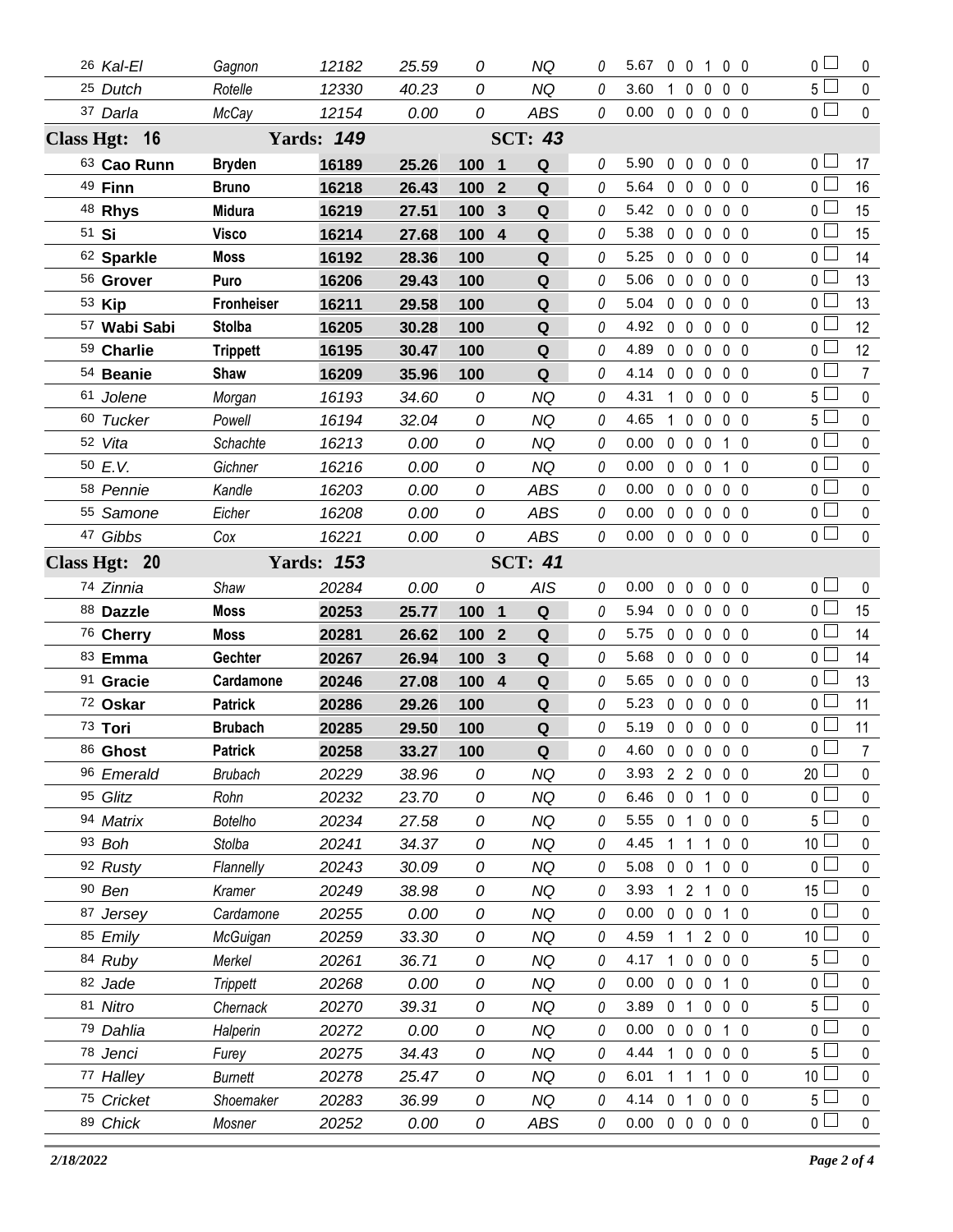|           | 80 Ruby-do             | Eicher                    | 20271             | 0.00          | 0      | ABS                          | 0        | $0.00 \t0 \t0 \t0 \t0 \t0$ |                |             |                               |                     | 0 <sub>0</sub>                    | $\pmb{0}$              |
|-----------|------------------------|---------------------------|-------------------|---------------|--------|------------------------------|----------|----------------------------|----------------|-------------|-------------------------------|---------------------|-----------------------------------|------------------------|
|           | Class Hgt: 24          |                           | <b>Yards: 153</b> |               |        | <b>SCT: 43</b>               |          |                            |                |             |                               |                     |                                   |                        |
|           | 115 <b>Pivo</b>        | Cannerelli                | 24306             | 28.99         | 100    | $\overline{\mathbf{1}}$<br>Q | 0        | 5.28                       | $\mathbf 0$    | $\mathbf 0$ | $\mathbf 0$                   | $0\quad 0$          | 0 <sub>1</sub>                    | 14                     |
|           | 113 Tempo              | <b>Suter</b>              | 24307             | 30.66         | 100    | ${\bf Q}$<br>$\overline{2}$  | 0        | 4.99                       | $0\quad 0$     |             | $\mathbf 0$                   | $0\quad 0$          | 0 <sub>0</sub>                    | 12                     |
|           | 120 Kai                | <b>Thorpe</b>             | 24296             | 30.94         | 100    | $\mathbf Q$<br>$\mathbf{3}$  | 0        | 4.95                       |                | $0\quad 0$  |                               | $0\quad 0\quad 0$   | 0 <sup>1</sup>                    | 12                     |
|           | 121 Juvi               | <b>Buttion</b>            | 24288             | 34.66         | 100    | $\overline{4}$<br>Q          | 0        | 4.41                       |                |             |                               | 00000               | 0 <sub>0</sub>                    | 8                      |
|           | 114 Swizzle            | <b>Buttion</b>            | 24305             | 35.06         | 100    | $\mathbf Q$                  | 0        | 4.36                       |                |             |                               | 00000               | 0 <sub>1</sub>                    | $\overline{7}$         |
|           | 110 Piston             | <b>Buttion</b>            | 24310             | 38.92         | 100    | Q                            | 0        | 3.93                       |                |             |                               | 00000               | 0 <sub>1</sub>                    | $\overline{4}$         |
|           | 119 Topper             | Shoemaker                 | 24291             | 27.63         | 0      | <b>NQ</b>                    | 0        | 5.54                       |                | $0\quad 0$  |                               | 1 0 0               | 0 <sub>0</sub>                    | $\pmb{0}$              |
|           | 117 Tsavo              | Odgers                    | 24292             | 34.04         | 0      | <b>NQ</b>                    | 0        | 4.49                       |                | $0 \t0 \t1$ |                               | $0\quad 0$          | 0 <sub>1</sub>                    | 0                      |
|           | 118 Cabbie             | <b>Buttion</b>            | 24299             | 30.83         | 0      | <b>NQ</b>                    | 0        | 4.96                       |                |             |                               | 0 1 0 0 0           | 5 <sub>1</sub>                    | $\pmb{0}$              |
|           | 116 Joseph             | Koziatek                  | 24302             | 29.94         | 0      | <b>NQ</b>                    | 0        | 5.11                       |                |             |                               | 1 0 0 0 0           | 5 l                               | 0                      |
|           | 111 Shambhu            | Thorpe                    | 24309             | 32.44         | 0      | <b>NQ</b>                    | 0        | 4.72                       |                |             |                               | 1 1 1 0 0           | 10 <sup>1</sup><br>0 <sub>0</sub> | 0                      |
|           | 112 Trudy              | Carberry                  | 24313             | 28.23         | 0      | <b>NQ</b>                    | 0        | 5.42 0 0 1 0 0             |                |             |                               |                     |                                   | $\mathbf 0$            |
|           | Class Hgt: 24C         |                           | <b>Yards: 153</b> |               |        | <b>SCT: 41</b>               |          |                            |                |             |                               |                     |                                   |                        |
|           | 122 Titan              | Keens                     | 24C314            | 28.60         | 0      | NQ                           | 0        | 5.35 1 2 2 0 0             |                |             |                               |                     | $15 \Box$                         | 0                      |
|           | <b>FRI-18</b>          | <b>JWW</b>                | EX P              |               |        |                              |          |                            |                |             |                               |                     |                                   |                        |
| <b>RO</b> | <b>Call Name</b>       | Handler                   | Armband           | Time          |        | Score Place/Qualified        | Sec Ovr  | YPS                        |                |             |                               | R W F E T           | Total F Tie MachPts               |                        |
|           | Class Hgt: 16          |                           | <b>Yards: 153</b> |               |        | <b>SCT: 46</b>               |          |                            |                |             |                               |                     |                                   |                        |
|           | 71 Pinky               | Teti                      | 16322             | 0.00          | 0      | NQ                           | 0        | $0.00 \t0 \t0 \t0 \t1 \t0$ |                |             |                               |                     | 0 <sub>l</sub>                    | $\mathbf 0$            |
|           | Class Hgt: 20          |                           | <b>Yards: 153</b> |               |        | <b>SCT: 48</b>               |          |                            |                |             |                               |                     |                                   |                        |
|           | 109 Athena             | Eicher                    | 20324             | 0.00          | 0      | ABS                          | 0        | $0.00 \t0 \t0 \t0 \t0 \t0$ |                |             |                               |                     | 0 <sub>1</sub>                    | $\mathbf{0}$           |
|           |                        |                           |                   |               |        |                              |          |                            |                |             |                               |                     |                                   |                        |
|           | <b>FRI-18</b>          | <b>JWW</b>                |                   | <b>MASP</b>   |        |                              |          |                            |                |             |                               |                     |                                   |                        |
|           |                        |                           |                   |               |        |                              |          |                            |                |             |                               |                     |                                   |                        |
| <b>RO</b> | <b>Call Name</b>       | Handler                   | Armband           | Time          |        | Score Place/Qualified        | Sec Ovr  | <b>YPS</b>                 |                |             |                               | R W F E T           | Total F Tie MachPts               |                        |
|           | Class Hgt: 04          |                           | <b>Yards: 145</b> |               |        | <b>SCT: 53</b>               |          |                            |                |             |                               |                     |                                   |                        |
|           | <sup>1</sup> Zoom      | Rotelle                   | 04071             | 27.06         | 100 1  | Q                            | $\theta$ | 5.36                       |                | $0\quad 0$  | $\mathbf 0$                   | 0 <sub>0</sub>      | 0 <sub>1</sub>                    | 25                     |
|           | $2$ Mo                 | Krivanich                 | 04068             | 37.12         | 100 2  | Q                            | 0        | 3.91                       |                |             |                               | 00000               | 0 <sup>1</sup>                    | 15                     |
|           | Class Hgt: 08          |                           | <b>Yards: 145</b> |               |        | <b>SCT: 50</b>               |          |                            |                |             |                               |                     |                                   |                        |
|           | <sup>19</sup> Dillon   | Gurney                    | 08087             | 31.37         | 100 1  | Q                            | 0        | 4.62                       |                |             |                               | 00000               | 0 l                               | 18                     |
|           | 24 Aeryn               | Midura                    | 08073             | 29.29         | 0      | <b>NQ</b>                    | 0        | 4.95                       |                | 1 0         | $\mathsf{O}$                  | $0\quad 0$          | 5 <sup>1</sup>                    | $\pmb{0}$              |
|           | 23 Cruise              | Prekop                    | 08074             | 37.26         | 0      | NQ                           | 0        | 3.89                       | 2 <sub>1</sub> |             | 1                             | $0\quad 0$          | 15 <sup>1</sup>                   | 0                      |
|           | <sup>22</sup> Radiance | Gagnon                    | 08075             | 47.16         | 0      | <b>NQ</b>                    | 0        | 3.07                       | $\mathbf{1}$   | $\mathbf 0$ |                               | 200                 | 5 <sup>1</sup>                    | $\pmb{0}$              |
|           | 20 Valkyrie            | Heiken                    | 08086             | 48.13         | 0      | NQ                           | 0        | 3.01                       | $\mathbf{1}$   | $\mathbf 0$ |                               | 200                 | 5 <sup>1</sup>                    | 0                      |
|           | 18 Berkeley            | Smey                      | 08316             | 60.08         | 0      | <b>NQ</b>                    | 10       | 2.41                       |                | $2\quad0$   | $\mathbf{1}$                  | $0\quad 0$          | 40                                | $\pmb{0}$              |
|           | <sup>21</sup> Becca    | Dennis                    | 08080             | 0.00          | 0      | ABS                          | $\theta$ | 0.00                       |                |             |                               | 0 0 0 0 0           | 0 <sub>0</sub>                    | $\mathbf 0$            |
|           | Class Hgt: 12          |                           | <b>Yards: 149</b> |               |        | <b>SCT: 48</b>               |          |                            |                |             |                               |                     |                                   |                        |
|           | 45 Lira                | <b>Schachte</b>           | 12089             | 27.84         | 100 1  | Q                            | 0        | 5.35                       | $0\quad 0$     |             | $\mathbf 0$                   | $0\quad 0$          | 0 <sup>1</sup>                    | 20                     |
|           | 42 Zephyr              | <b>Evans</b>              | 12093             | 30.27         | 100    | $\overline{2}$<br>Q          | 0        | 4.92                       | $0\quad 0$     |             | 0                             | 0 <sub>0</sub>      | 0 <sub>0</sub>                    | 17                     |
|           | 40 Hera                | <b>Baggerman</b>          | 12097             | 30.40         | 100 3  | Q                            | 0        | 4.90                       | $0\quad 0$     |             | $\mathbf 0$                   | $0\quad 0$          | 0 <sub>0</sub>                    | 17                     |
|           | 44 Ozzy                | Halloran                  | 12090             | 51.65         | 0      | NQ                           | 3        | 2.88<br>2.77               |                | $1\quad 0$  | $\mathbf 0$<br>$\overline{1}$ | $0\quad 0$          | 14 <sup>1</sup>                   | 0                      |
|           | 41 Mica<br>43 Bizzy    | <b>Brown</b><br>Goodspeed | 12095<br>12091    | 53.87<br>0.00 | 0<br>0 | NQ<br>ABS                    | 5<br>0   | 0.00                       | $2\quad 0$     |             |                               | $0\quad 0$<br>00000 | 25 <sup>1</sup><br>0 <sub>0</sub> | $\pmb{0}$<br>$\pmb{0}$ |